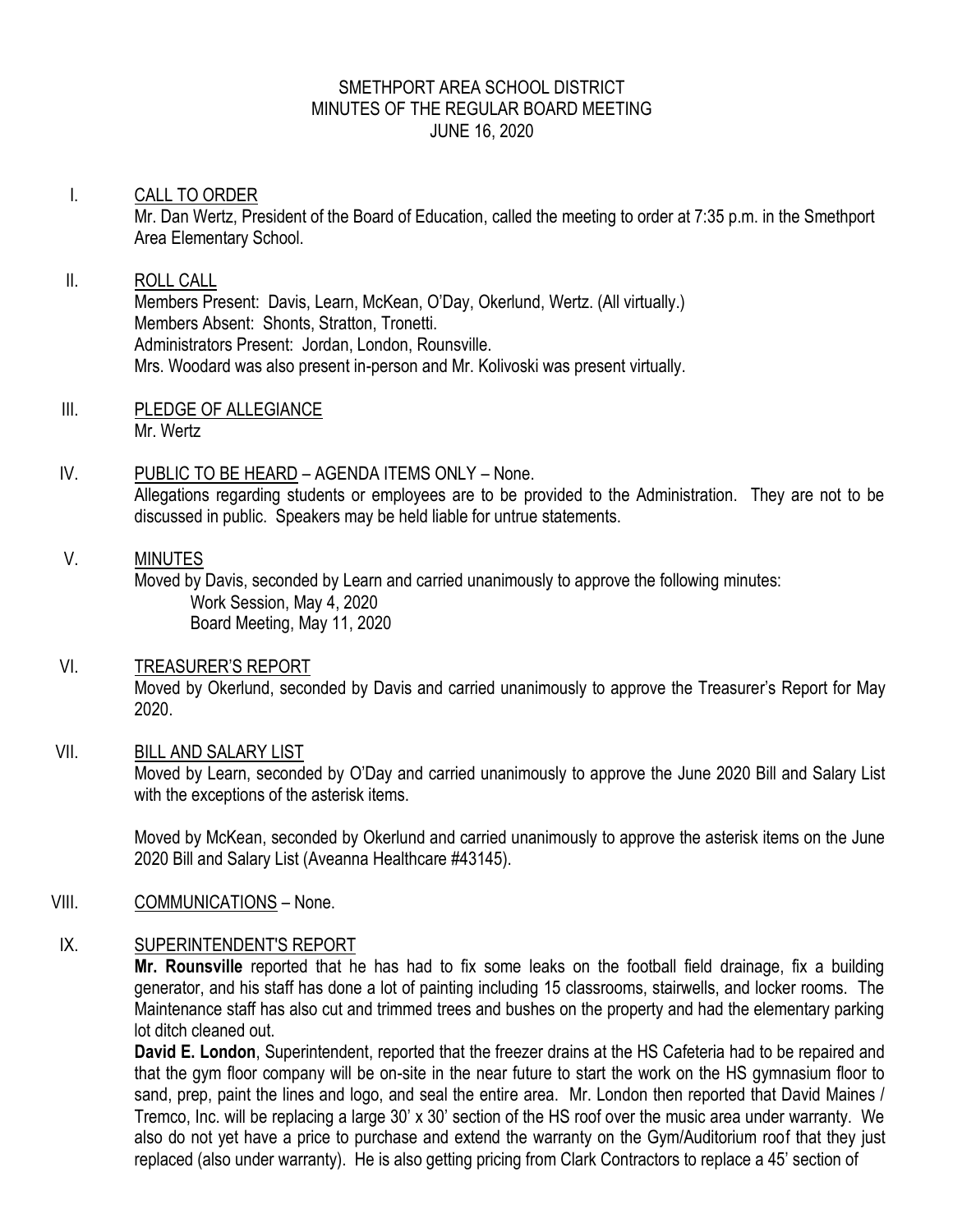sidewalk and curb near the maintenance entrance and pricing on metal siding for the exterior of the maintenance area.

**Mr. Kolivoski** reported that since the closure he has set up critical users to work from home. He also mentioned that he has set up many users to the VoIP phone system to make and receive calls from their office extensions while working from home. Due to this he has shifted his focus from student support to staff support. He has also imported grades on PowerSchool and had a large number of security cameras installed. Summer projects include setting up, getting ready, and delivering 185 Chromebooks. He is also servicing some Chromebooks that came back from students. He announced that he is setting up a new storage server. It is set up and running live but only about 11.5% ready. He is still in the process of migrating the data over to the new server. He is also planning a network upgrade at the HS and upgrading wiring closets with the help of Mr. Rose who is subbing during the summer in the Tech Department. He reported that a lot of the classrooms are already set up. Mr. London thanked Kevin and Greg for their help on Graduation. They both did a tremendous job.

# X. OLD BUSINESS – None.

#### XI. NEW BUSINESS

(Any new hires under New Business are hired subject to the restriction that the hire will not be finalized unless all of the ACT 168 requirements relative to provisional employment have been met. He/She shall not be permitted to work with or have direct contact with children until all of the mandates of ACT 168 of 2014 have been compiled and the results are determined to be satisfactory to the District).

- 1. Moved by Learn, seconded by Davis and carried unanimously to approve authorizing administration to appoint personnel required for the beginning of the school year pending subsequent Board approval in August 2020.
- 2. Moved by Okerlund, seconded by McKean and carried unanimously to approve authorizing administration to process a July Bill List and to pay the bills that come due between scheduled summer Board meetings with subsequent Board approval in August 2020.
- 3. Moved by O'Day, seconded by Learn and carried unanimously to approve authorizing administration to complete the necessary budget transfers for the 2019-20 fiscal year as needed.
- 4. Moved by Learn, seconded by McKean and carried unanimously to approve the roof "warranty" replacement by Tremco, at no cost to the district.
- 5. Moved by Davis, seconded by Learn and carried unanimously to approve the following resolution on Per Capita Tax:

"Be it resolved that the Smethport Area School District does hereby impose a per capita tax of five dollars (\$5.00) on each and every adult resident, eighteen (18) years of age and older, of the said School District for the 2020-21 school year, in accordance with the provisions of Section 679 of the Pennsylvania Public School Code of 1949, as amended." This tax is identical in its provisions to a like tax imposed by said School District for the 2019-2020 fiscal year.

6. Moved by O'Day, seconded by McKean and carried unanimously to approve the following resolution on Per Capita Tax:

"Be it resolved that the Smethport Area School District does hereby impose a per capita tax of five dollars (\$5.00) on each and every adult resident, eighteen (18) years of age and older, of the said School District for the 2020-21 school year, in accordance with the provisions of Act 511, adopted by the General Assembly of the Commonwealth of Pennsylvania on December 31, 1965." This tax is identical in its provisions to a like tax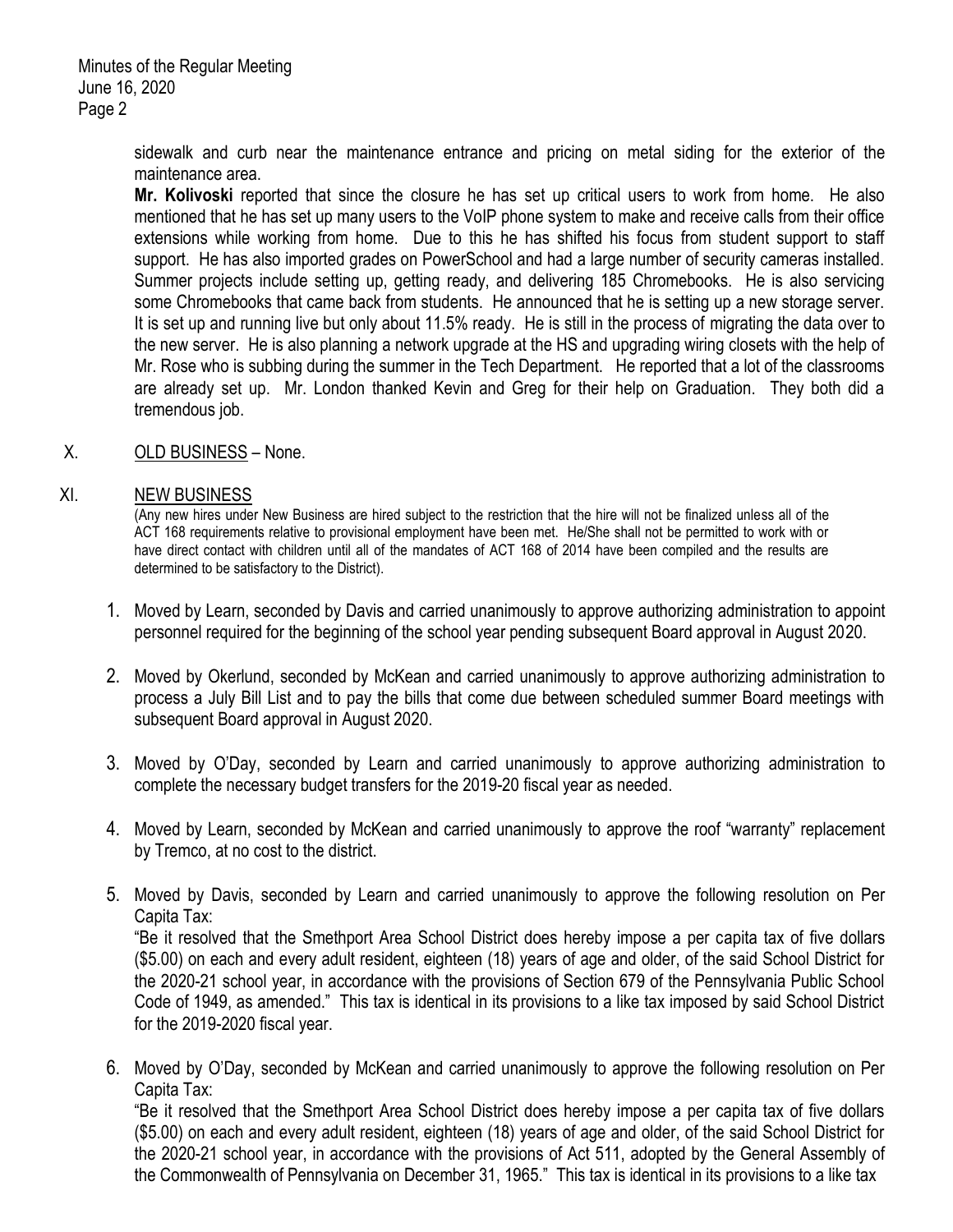Minutes of the Regular Meeting June 16, 2020 Page 3

> imposed by said School District for the 2019-2020 fiscal year and is in addition to the per capita tax imposed under Section 679 of the Public School Code.

7. Moved by Okerlund, seconded by Davis and carried unanimously to approve the following resolution on Wage Tax:

"Be it resolved that the Smethport Area School District, in accordance with the provisions of Act 511 adopted by the General Assembly of the Commonwealth of Pennsylvania on December 31, 1965, does hereby impose a wage tax of one percent (1%) of all wages and earned income of all residents of said school district for the 2020-21 school year, which said tax is identical in its provisions to a like tax imposed by said School District for the 2019-2020 fiscal year".

- 8. Moved by Learn, seconded by Davis and carried unanimously to approve the following resolution on Real Estate Transfer Tax: "Be it resolved that the Smethport Area School District for the 2020-21 school year does hereby, in accordance with the provisions of Act 511 adopted by the General Assembly of the Commonwealth of Pennsylvania on December 31, 1965, impose a tax of one percent (1%) upon all real estate transactions occurring within the said School District, said tax to be identical in its provisions to a like tax imposed by said School District for the 2019-2020 fiscal year".
- 9. Moved by O'Day, seconded by Davis and carried unanimously to approve the Real Estate Tax rate at 19.27 mills for the Smethport Area School District for the 2020-21 school year (Current rate is 19.27 mills.)
- 10. Moved by McKean, seconded by O'Day and carried unanimously to adopt the final Smethport Area School District General Fund Budget for the 2020-21 fiscal year in the amount of \$15,978,096.
- 11. Moved by Davis, seconded by Okerlund and carried unanimously to adopt a resolution implementing the Homestead/Farmstead Exclusion for 2020 (Assessment Exclusion is \$10,141 providing a savings of up to \$195.42 off the Real Estate Tax Bill for those that were approved.)
- 12. Moved by O'Day, seconded by McKean and carried unanimously to approve the Cafeteria Budget for the 2020-21 fiscal year in the amount of \$590,522.
- 13. Moved by Learn, seconded by McKean and carried unanimously to approve the following supplemental position(s) for the 2020-21 school year: *The following stipulations shall apply to all supplemental positions and hires for the summer of 2020 and the 2020-2021 School Year. If the temporary work position, extra hours, season or activity is not completed, these positions will be paid on a pro-rated basis from the first date of student-involved activities/work until the end of the activity/work.*  SASD will consider any future guidance on supplemental pay that clarifies an appropriate direction related to paying supplemental *positions for activities not completed.*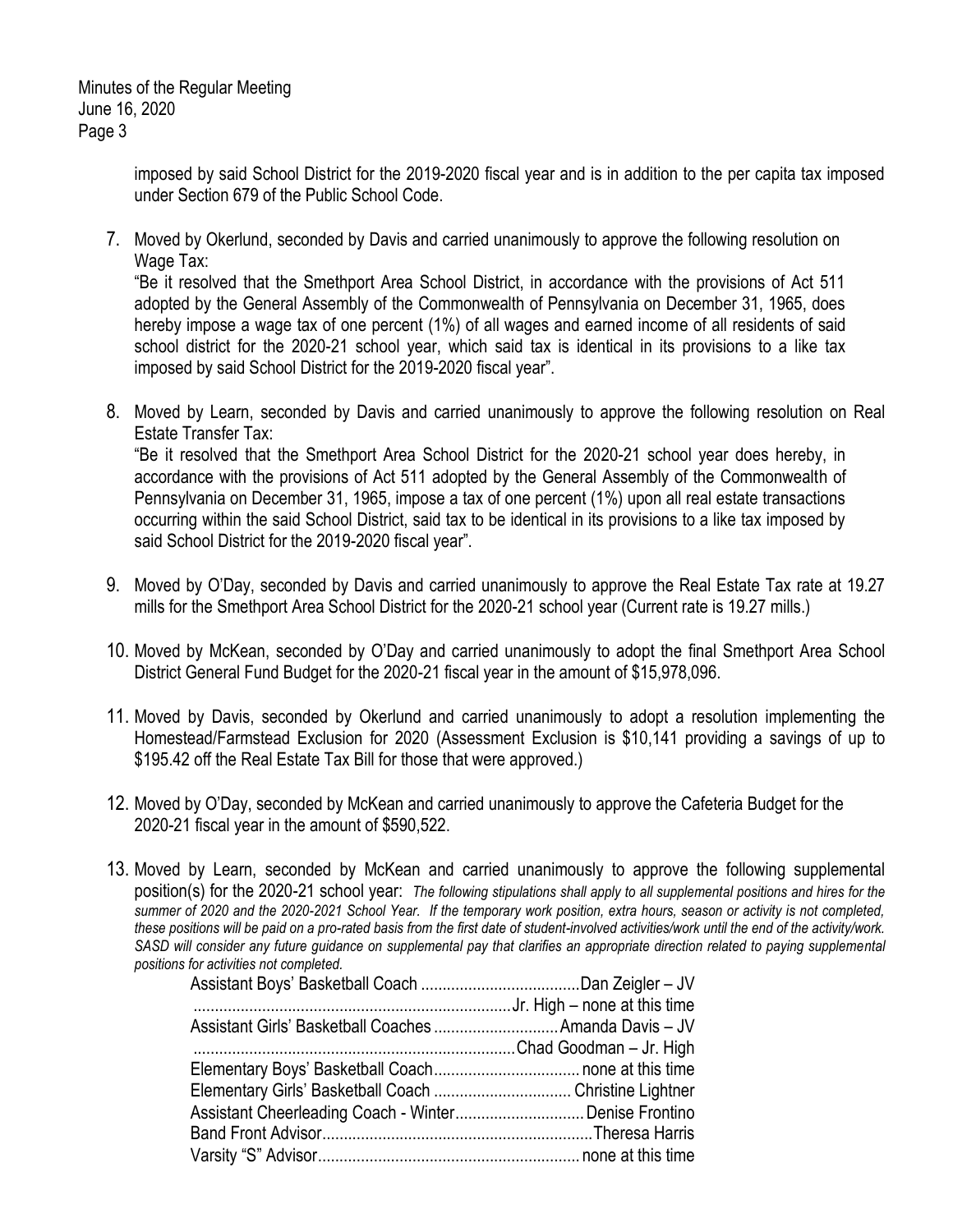- 14. Moved by Okerlund, seconded by McKean and carried unanimously to approve a \$200 donation to the Smethport Fire Department.
- 15. Moved by Learn, seconded by Davis and carried unanimously to approve a contract with UPMC Cole for Athletic Training Services for the 2020-21 school year at an annual cost of \$30,000.
- 16. Moved by Davis, seconded by Learn and carried unanimously to approve resolutions to use funding from the following Committed Fund Balances, along with \$100,000 of unassigned fund balance to help balance the Smethport Area School District General Fund Budget for the 2020-21 fiscal year: PSERS Designated Fund Balance \$350,000
	- Debt Service Designated Fund Balance \$ 77,975
- 17. Moved by Okerlund, seconded by Davis and carried unanimously to approve the Act 93 Agreement for July 1, 2020 to June 30, 2023.
- 18. Moved by McKean, seconded by Davis and carried unanimously to approve a Resolution Regarding Compensation of Business Manager, Technology System Specialist, and Central Office Staff.
- 19. Moved by Davis, seconded by Okerlund and carried unanimously to approve a 2020 School Safety Report as presented in Executive Session.
- 20. Moved by O'Day, seconded by Learn and carried unanimously to approve a Jr. High Soccer Co-op agreement with Port Allegany High School for the 2020-21 school year.
- 21. Moved by McKean, seconded by Learn and carried unanimously to approve a Medical Leave of Absence for Ms. Sarah Cheatle from August 24, 2020 to approximately October 16, 2020.
- 22. Moved by Learn, seconded by O'Day and carried unanimously to approve enVision Math textbook/curriculum adoption for grades Kindergarten through 6<sup>th</sup> Grade, copyright 2020; publisher Savvas (formerly Scott Foresman, Pearson Education). Adoption includes practice workbooks for all students, teacher edition packages for all grade level teachers as well as relevant special education teachers, digital courseware licenses for each student (online learning suites compatible with Google Classroom), and shipping for six (6) years at a current cost of \$49,258.28. (Please note that subscription amounts will be updated throughout the summer to reflect enrollment numbers).
- 23. Moved by Davis, seconded by O'Day and carried unanimously to approve the replacement and installation of an electric transformer in Smethport Elementary School by Pure Tech, Inc. at a cost of \$11,067 to be paid out of the Construction Fund.

# **INFORMATION ITEMS:**

- $\triangleright$  The following have met all requirements and have attained the status of Tenure:
	- Emily Mix (as of January 2017)
- $\triangleright$  Ms. Sherry Kemick will be transferred to the Title I Intermediate Level Interventionist position.